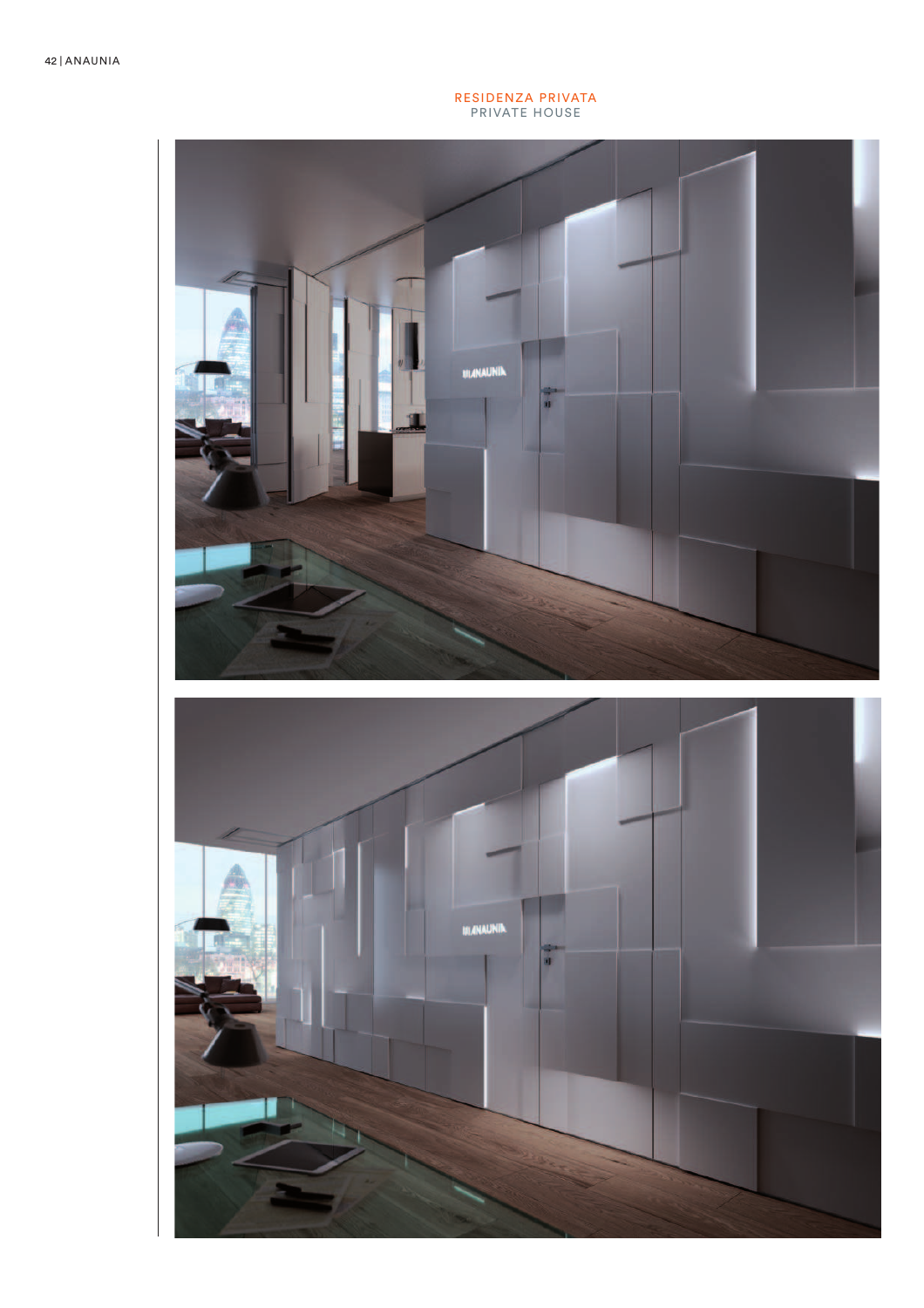# Pareti manovrabili Shine Walls *Shine Walls Movable Partitions*



## **Pareti manovrabili Shine Walls by Tommaso Pezzi**

I giochi geometrici e luminosi di Shine Wall creano dinamismo nelle abitazioni e negli ambienti di lavoro. Il sistema garantisce un ottimo indice di isolamento acustico Rw che arriva fino a 44 dB. L'intensità e il colore dei led può essere variabile. Qui Shine Wall è realizzata in laccato bianco, ma è disponibile in molti diversi materiali e finiture, per soddisfare le esigenze di architetti e clienti.

## **Shine Walls Movable Partitions by Tommaso Pezzi**

Shine Wall's geometric and lights games create dynamism in home and work environments. The system has an excellent Rw acoustic insulation index up to 44 dB. The intensity and color of the light can be changeable. Here, Shine Wall is made of white lacquering, but it's available in many different materials and finishes in order to meet the needs of architects and customers.

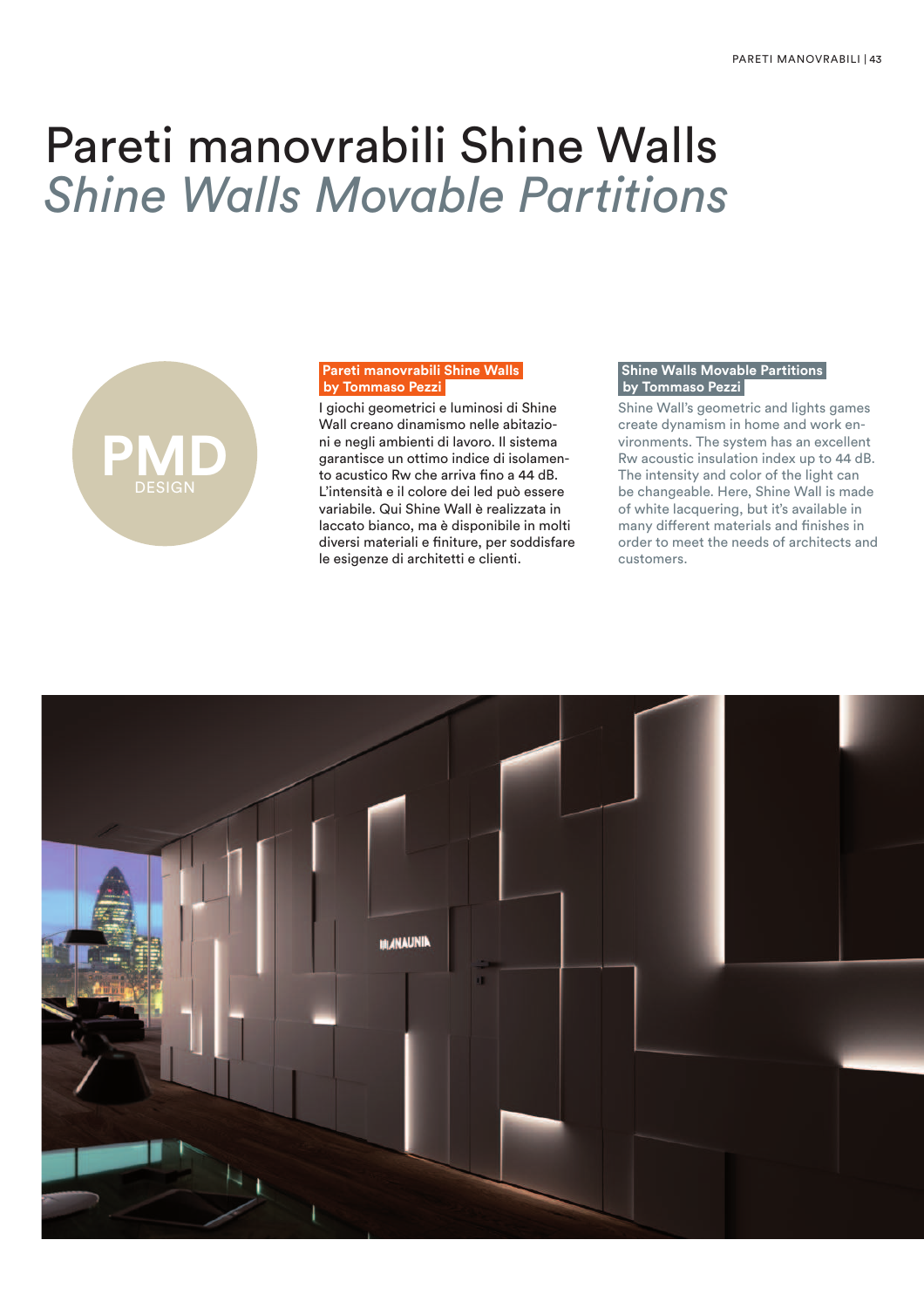



### **Luce e design emozionale**

La parete manovrabile modello Shine Wall che separa la hall dal centro congressi di Siemens Italia a Milano, progettato da Valeria Fermi, permette la fruizione dello spazio in maniera dinamica ed emozionale.

## **Light and Emotional Design**

The movable partition Shine Wall that separates the lobby from the Siemens Italia conference center in Milan, designed by Valeria Fermi, allows space to be used dynamically and emotionally.

*L'intensità e il colore della luce può cambiare col sistema LED RGB dimmerabile The intensity and color of the light can be changed with the RGB dimmer LED*